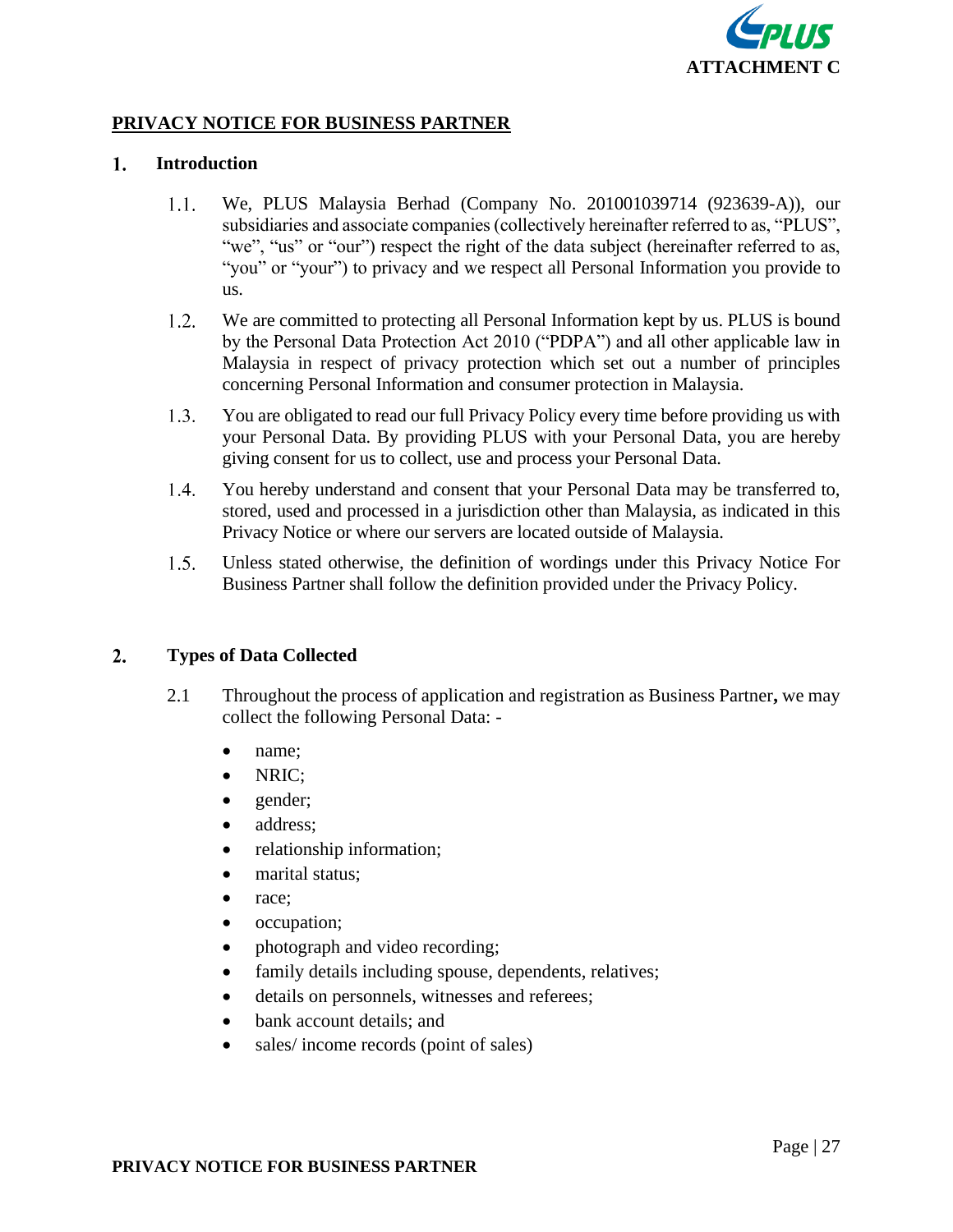

- 2.2 We may also obtain your personal information from publicly available information systems and reporting agencies in connection with our contract with you.
- 2.3 Unless stated otherwise, it is compulsory for you to provide us with the Personal Data as per requested in the relevant application and registration form. However, please be informed that if you choose to withhold, withdraw or limit consent for us to process your Personal Data, we may not be able to continue our commercial relationship with you and we reserve the right to reject your application to be our Business Partner.
- 2.4 The types of data collected stated in Paragraph 2.1 above is non-exhaustive and may vary as deemed necessary by PLUS.

#### $3.$ **Sensitive Personal Data**

- 3.1 Where required under the Malaysian laws, PLUS will obtain consent from you before we process your sensitive personal information.
- 3.2 PLUS will process personal information or sensitive personal information without your consent only in those limited circumstances as permitted by Malaysian law.

#### $\overline{4}$ . **Source of Data**

- 4.1 In addition to the Personal Data you provide to us directly, we may collect your Personal Data from a variety of sources such as:
	- when you fill up PLUS application forms, registration forms or other forms;
	- when you provide PLUS with any inquiries, feedbacks, complaints or claims;
	- from publicly available sources such as directories;
	- from your interaction with us through our social media pages, such as following, commenting, liking or messaging us on such pages;
	- when you interact and communicate with us at any events, activities or correspondences;
	- from our various entities or divisions as well as our related, associated or affiliated companies (this includes entities within the PLUS Group of Companies);
	- by visiting, interacting and communicating with us and using our services on our online platform, your Personal Data may also be collected from cookies, web beacons, GPS and other technical methods which may involve the transmission of Personal Data either directly to us or to another Authorised Third-Party to collect information on our behalf used on the online platform; and
	- from our due diligence service providers.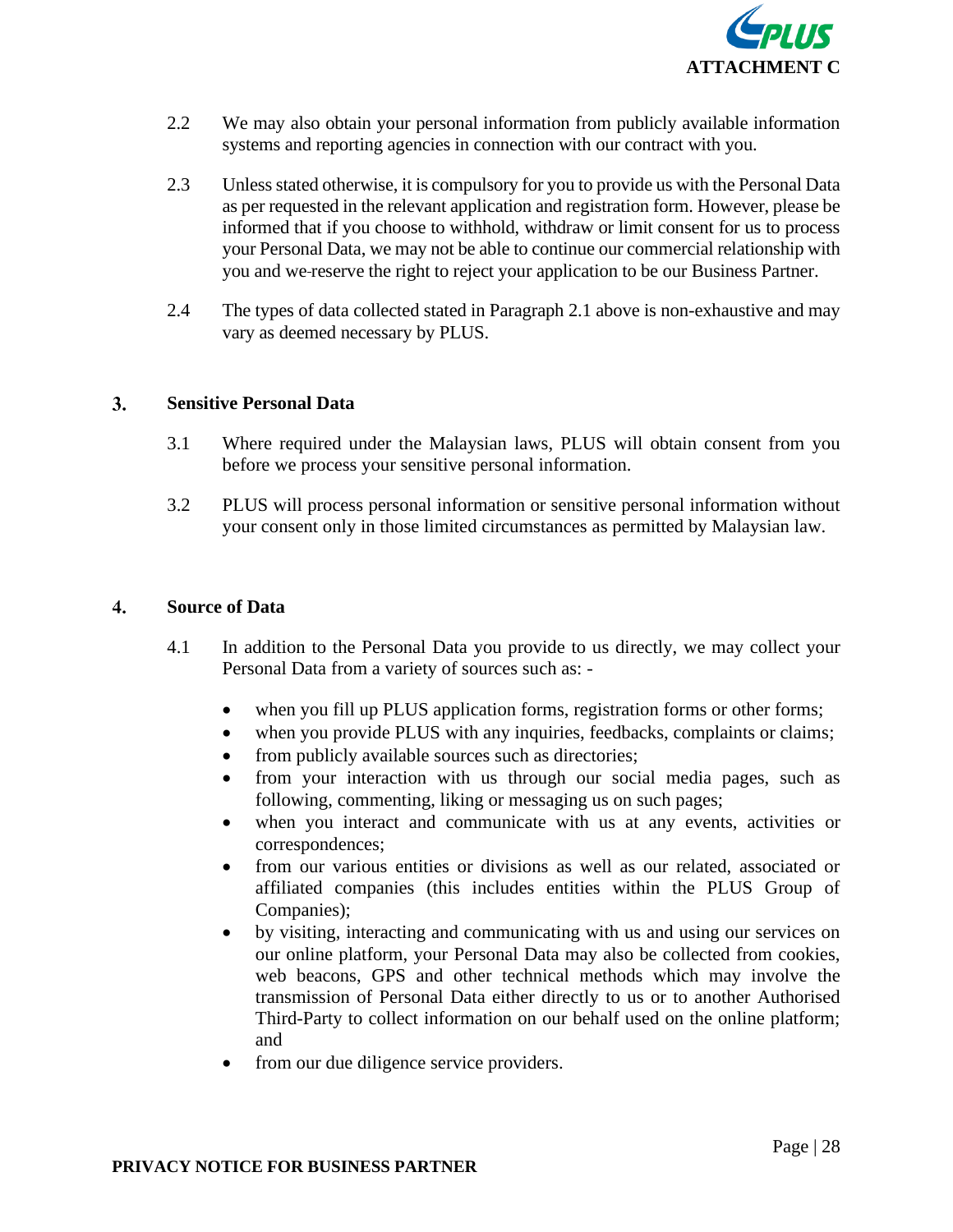

4.2 Our online platform may be linked to Third-Party Sites. This Privacy Notice and the Privacy Policy does not apply to such Third-Party Sites as those sites are outside of our control. If you choose to access Third-Party Sites using the links provided, the operators of these sites may collect your personal information. You are obligated to read and consent to the privacy policies of these Third-Party Sites before submitting any personal information. We shall not be held responsible legally or otherwise for the activities, privacy policies or levels of privacy compliance of these Third-Party Sites.

### 5. **Data Usage Purpose**

- 5.1 We collect Personal Data for the following purposes:
	- to assess and process your application and registration as Business Partner;
	- to assess suitability to engage in a business transaction;
	- to meet our contractual obligation;
	- to respond to any inquiries;
	- to inform on customer complaints;
	- to promote your products and services on any of our online platforms;
	- to provide services such as communications, information, other products or services provided by PLUS to you;
	- to process participation in any events, activities, contests, promotions, polls or surveys organised by PLUS;
	- for PLUS internal administrative, management and operational purposes, such as auditing, data analysis and database records;
	- for research including studies on history, statistic and for the purpose of service and product improvement;
	- to match any data related to you which is retained by us or any of our related companies from time to time;
	- to allow us to monitor, re-analyze and improve the product and services offered by us;
	- to assessment and analysis on market, customer; product and our services, including requesting for your opinion on our products and services;
	- to provide you with frequent communication relationship (besides direct marketing materials) from us;
	- for calculation and sale commission charge that is payable by you;
	- for investigation on complaints, claims, suspicious or doubtful transactions;
	- to attend to your data access requests and to ease our daily operations;
	- to meet legal requirements or regulations or however is allowed under the laws or regulations;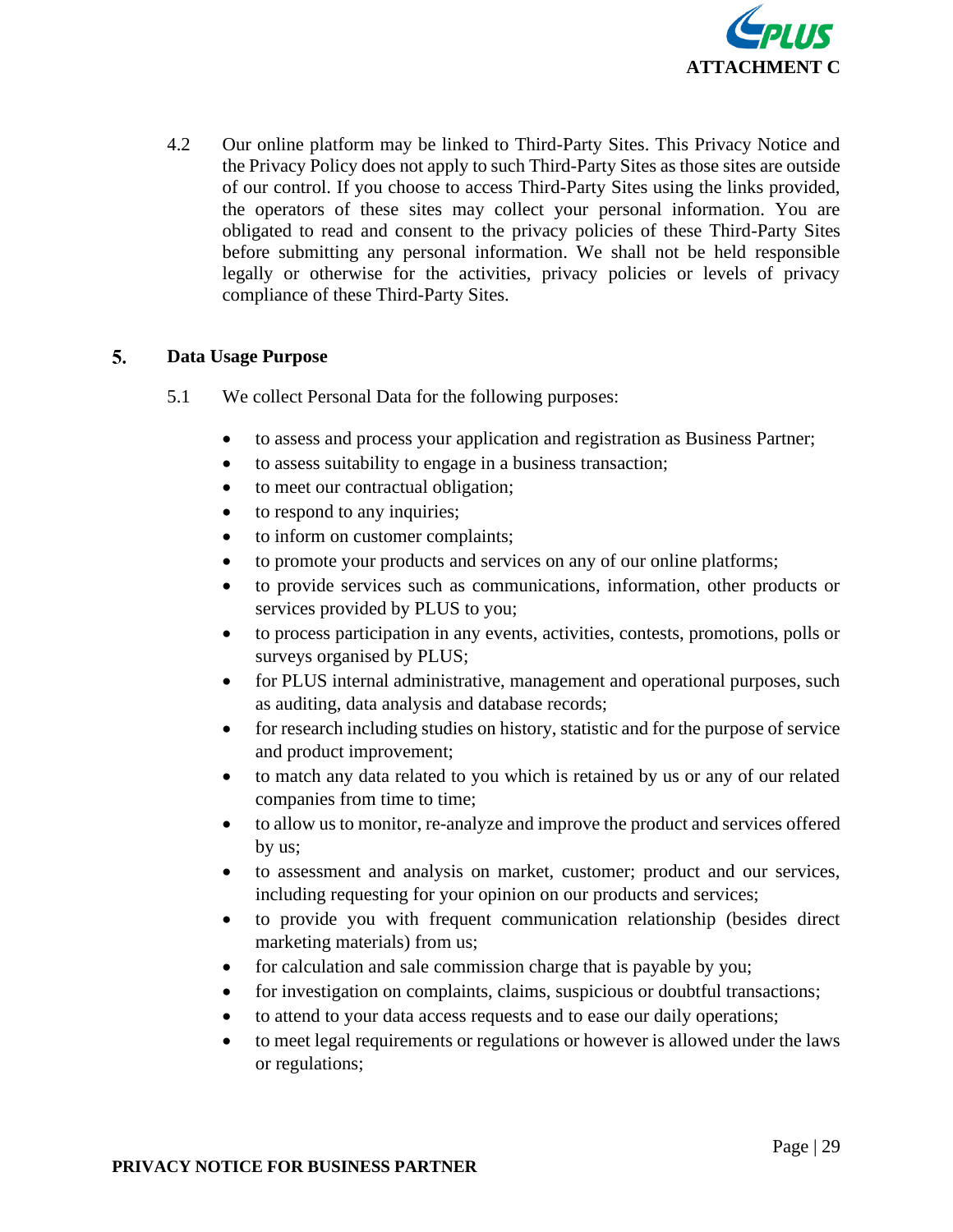

- to manage risks **s**uch as commercial related risk, non-compliance risk, procurement risk etc.;
- for purposes of detection, prevention and prosecution of crime whether within or outside of Malaysia; and
- for any other reasons as per agreed by you.
- 5.2 If you do not consent to us processing your Personal Data for the Purposes stated in Paragraph 5.1 above, please notify us using the contact details stated in Paragraph 12 below.

### 6. **Disclosure of Personal Data**

- 6.1 We may disclose your Personal Data to the following parties:
	- our Authorised Third-Party;
	- our related, associated or affiliated companies (this includes entities within the PLUS Group of Companies);
	- any Authorised Third-Party or its related, associated or affiliated companies to provide products/services in relation to their businesses, whether in or outside Malaysia subject to sufficient security controls over the information such as data processing services, systems and website maintenance, media and marketing services, delivery services, audit and banking;
	- any actual or proposed assignee, transferee, participant or sub-participant of our rights or business such as in connection with its actual or proposed business,
	- any person to whom we are under an obligation to make disclosure under the requirements of any law, rules, regulations, court order, codes of practice or guidelines binding on us including, without limitation, any applicable regulators, governmental bodies, or industry recognised bodies, and where otherwise required by law, whether within or outside of Malaysia; and
	- to such parties as may be permitted under the Malaysian laws.
- 6.2 We may disclose your personal information if required to do so by law or in good faith, if such action is necessary to:-
	- comply with any law requirement from Government bodies, regulatory bodies, law enforcement agencies, court orders or legal process; or
	- protect and defend the rights or property of the PLUS Group of Companies and their users.
- 6.3 We might sell or buy companies, subsidiaries, or business units as we continue to develop our business. In such transactions, your information may be disclosed to third parties involved in the transactions. If you are to be placed in another entity, your information will be transferred to that entity.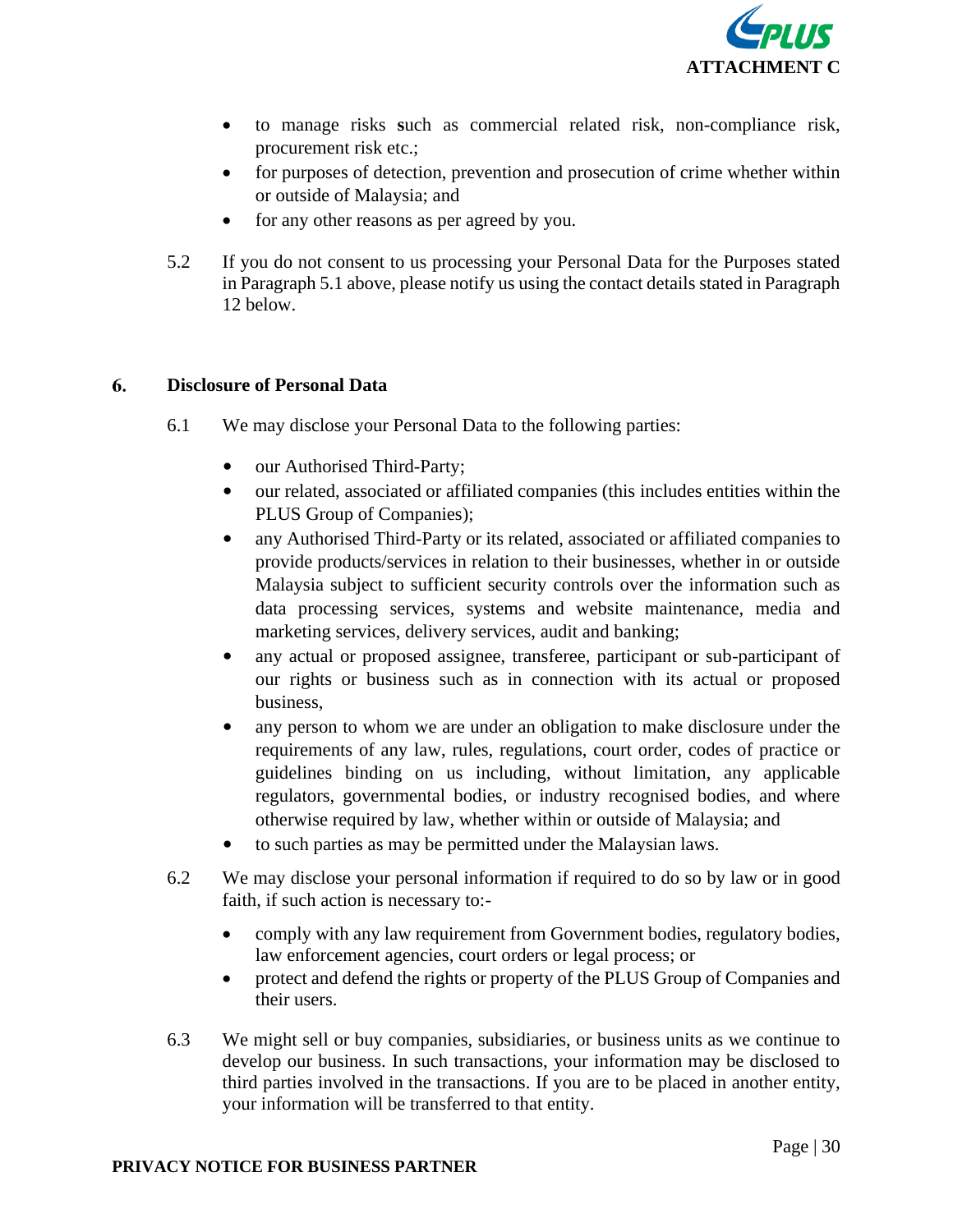

#### $7.$ **Rights and Choices**

- 7.1 If you would like to may make any inquiries, complaints, access or correction requests or request for us to limit the processing of your Personal Data for the purpose relating to the Data Usage Purpose as provided under Paragraph 5 above, please contact us using the Contact Details in Paragraph 12 below.
- 7.2 We reserve the right to impose a fee for access of your Personal Data in the amounts as permitted under the law. In respect of your right to access and/or correct your Personal Data, we have the right to refuse your request to access and/or make any correction to your Personal Data for the reasons permitted under law, such as where the expense of providing access to you is disproportionate to the risks to your or another person's privacy.
- 7.2 Where you elect to limit our right to process your Personal Data, you may contact us in writing at our email address in Paragraph 12 below.
- 7.3 If you do not wish for your Personal Data to be collected via cookies on the online platform, you may deactivate cookies by adjusting your internet browser settings to disable, block or deactivate cookies, by deleting your browsing history and clearing the cache from your internet browser.

# 8. **Personal Data from Minor and Other Person**

- 8.1 In the event Personal Data of minors (individuals under eighteen (18) years of age) is provided to us, you, as their parent or legal guardian hereby consent to the processing of the minor's Personal Data and personally accept and agree to be bound by this Privacy Notice and take responsibility for his/her actions.
- 8.2 In some circumstances you may have provided Personal Data relating to other persons such as your spouse, family members or friends and in such circumstances you represent and warrant that you are authorised to provide their Personal Data to us and you have obtained their consent for their Personal Data to be processed and used in the manner as set forth in this Privacy Notice.

# $9.$ **Retention and Disposal of Personal Data**

- 9.1 The Personal Data collected will be retained by us for the duration permitted/ required under Malaysian law, which may extend to periods after termination of your contractual relationship with us.
- 9.2 Where the Personal Data is no longer necessary, such Personal Data will be

# **PRIVACY NOTICE FOR BUSINESS PARTNER**